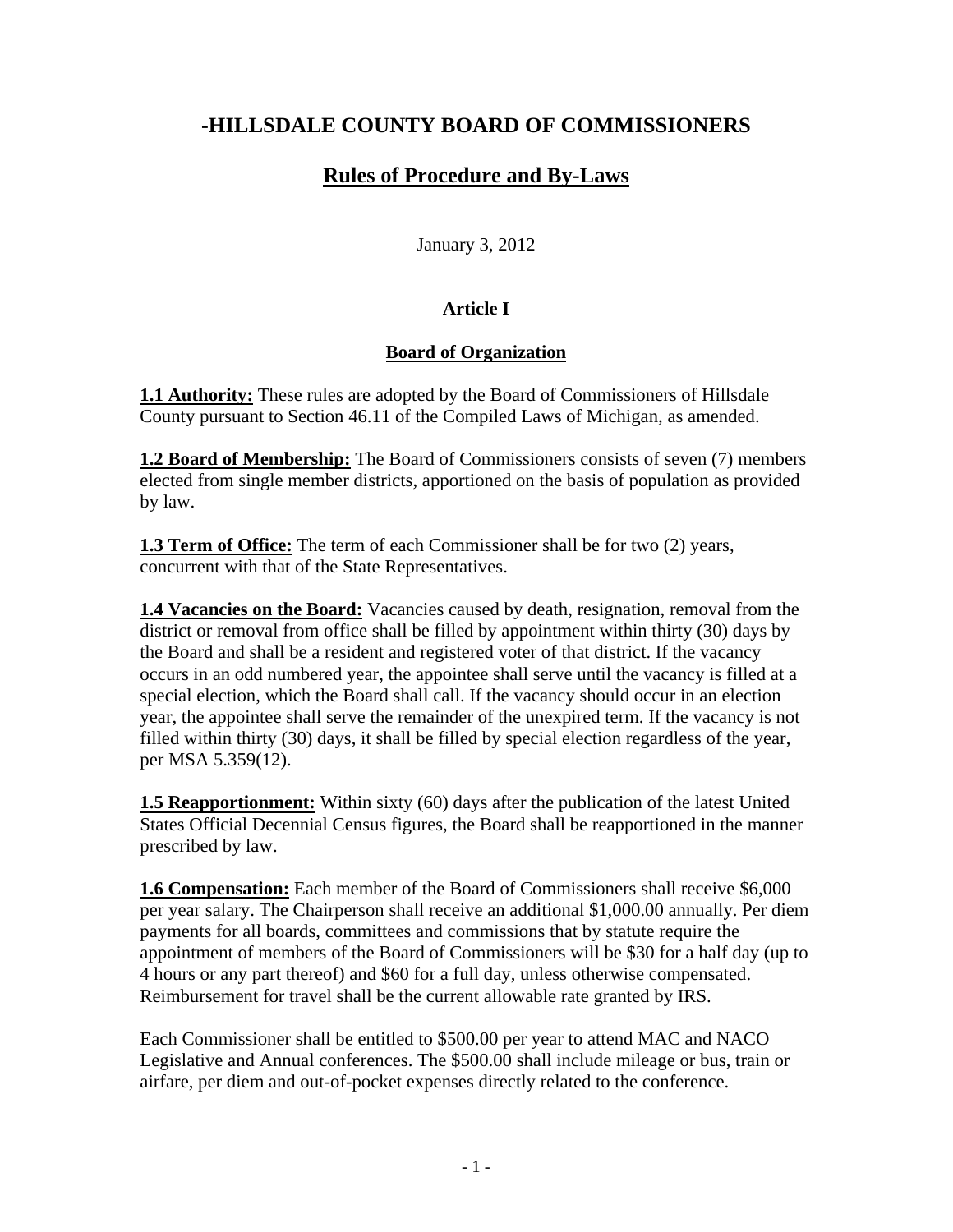Registration fees are to be borne by the county. Expenses for other seminars and meetings pertaining to Hillsdale County business shall be subject to approval, in advance, of the Board of Commissioners.

**1.7 Officers, Agents and Employees:** The Board shall elect at its first meeting of each year a Chairperson and Vice-Chairperson, and may appoint at such other times other representatives, agents and employees as necessary and desirable.

**1.8 Powers and Duties:** The Board shall have such powers and duties as shall from time to time be provided by law. The authority of the Board of Commissioners is a collective one, and according to state law, no individual member can assume any action, decision or endeavor on behalf of or in lieu of Board action.

Property owned by Hillsdale County will be disposed of in the following manner:

- a. Items valued over \$1,000 will be advertised and sealed bids requested.
- b. Items valued under \$1,000 will be posted for sale on the public bulletin board in the Courthouse and on the County Web Site.
- c. The Board reserves the right to accept or reject any or all bids or proposals.

The Board shall comply with state law and require bids or seek proposals for purchases/projects costing over \$20,000.

**1.9 Indemnification:** The County shall indemnify and save harmless all board members against expenses actually and necessarily incurred by them as well as any judgment rendered against them in connection with the defense of any action, suit or proceeding in which they are made parties by reason of being or having been a board member, except in relation to matters as to which any such member shall be adjudged liable for actions taken outside the scope of his or her authority and to such matters as shall be settled by agreement predicated on the existence of such liability. The foregoing right to indemnification shall be exclusive of other rights to which a member may be entitled.

# **Article II**

# **Officers and Employees**

**2.1a Chairperson:** The Chairperson shall be elected by and from the membership of the board. The statutory duties and powers of the Chairperson shall include the following:

1. Preside at all Board Meetings.

2. Administer oaths and issue subpoenas for witnesses and compel their attendance as provided by law.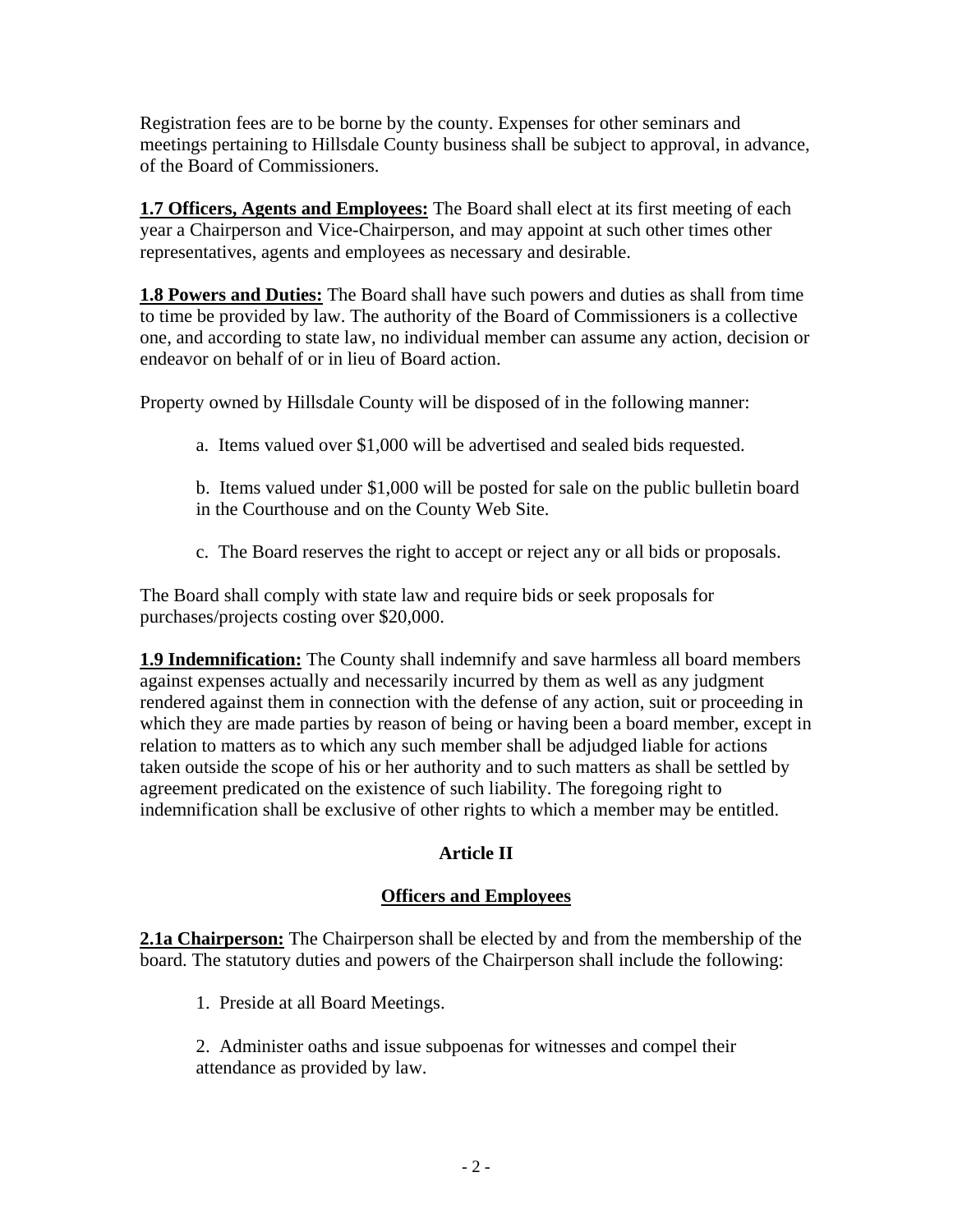3. Sign all contracts, bonds, and other documents requiring the signature of the Chairperson.

a. The Chairperson in conjunction with the Committee Chairperson shall be the signatories of all adopted Board recommendations and/or resolutions.

4. Certify the tax rolls.

5. Decide and sign denials of requests for public records under the Freedom of Information Act.

6. Serve on intra-county and inter-county Drain Boards.

7. Serve as Chief Executive of Emergency Services during a declared state of emergency.

**2.1b Chairperson:** Other duties and powers shall include the following:

1. With the advice and consent of the Board and in consultation with the Vice-Chairperson, appoint members to all standing and special committees of the Board, and appoint the Chairperson of each committee as listed under Article VI.

2. With the advice and consent of the Board, appoint representatives to attend state and district conferences or to serve on state and district committees and other commissions and committees requiring the appointment of Commissioners.

3. Preside over the Committee of the Whole except when otherwise designated.

4. Decide all questions on procedure under the Board rules of procedure and general parliamentary practices, subject to appeal by the Board.

5. Vote on all questions taken by ayes and nays except on appeal from his/her own decision.

6. May refer any communication to a standing committee.

7. Shall be the ceremonial representative of the county.

8. Shall perform other such duties as specified by law, the Board or by custom.

9. Shall be a member of all negotiating teams.

**2.2 Vice-Chairperson:** The Vice-Chairperson shall be elected by and from the members of the Board. The duties and powers of the Vice-Chairperson shall include the following: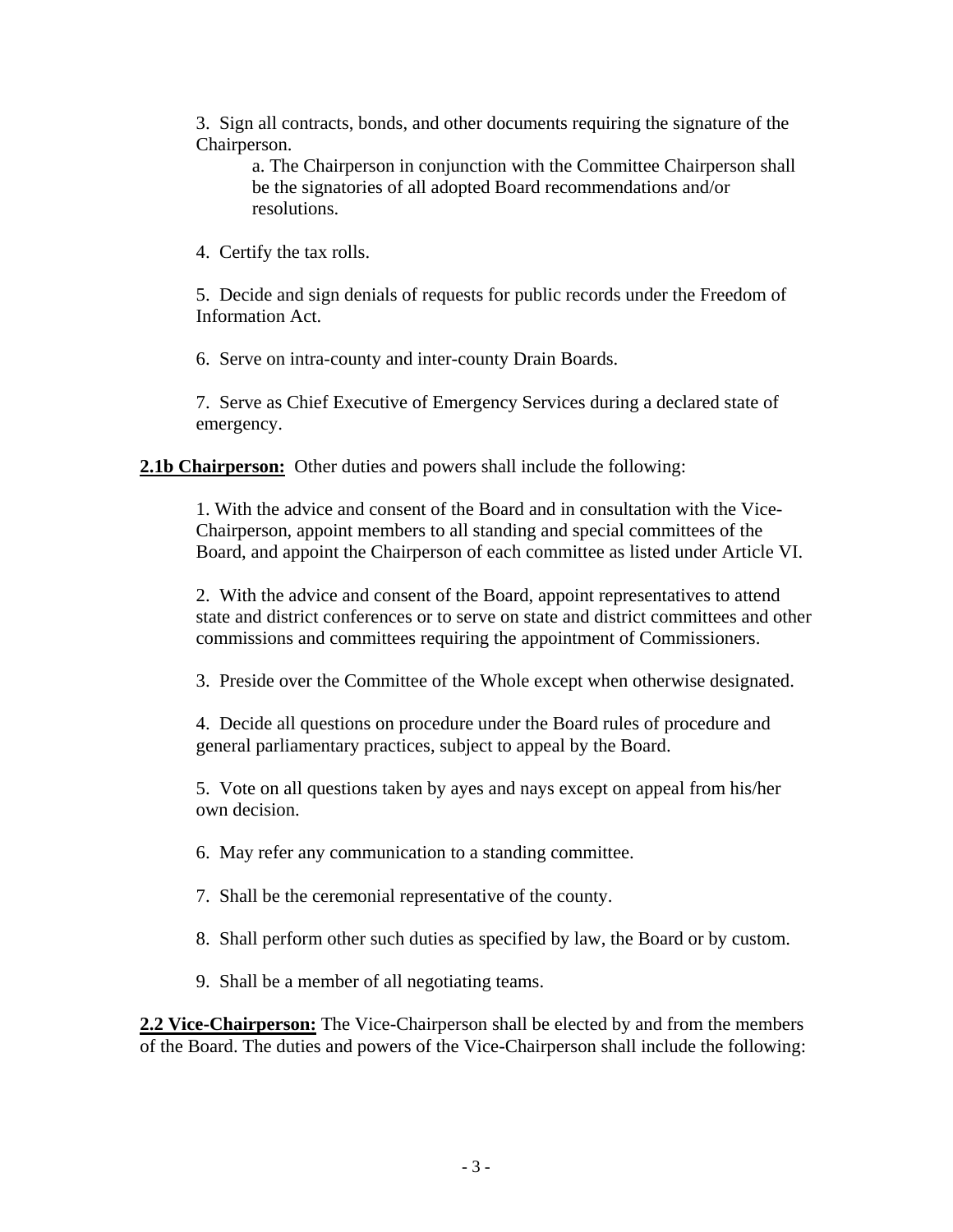1. In the absence of the Chairperson, assume the duties and responsibilities of the Chairperson

2. Perform other duties as may be from time to time assigned by the Chairperson or by the Board.

3. Serve on inter-county Drain Board when a county Commissioner is disqualified.

**2.3 Clerk:** The County Clerk, or in his/her absence his/her deputy, shall perform such duties as required by law or as assigned from time to time by the Board, including but not limited to the following:

1. Record all Board proceedings in a book provided for that purpose.

2. Make regular entries of all Board resolutions and decisions upon all questions, including maintaining a chronological file of all formal resolutions and ordinances adopted by the Board. All such resolutions shall be numbered beginning each year.

3. Record the vote of each commissioner on any question submitted to the Board, if requested by any member present.

4. Preserve and file all accounts acted upon by the Board, and on no occasion to allow such accounts to be taken from his/her office.

5. Certify copies of any and all resolutions or decisions on any of the proceedings of the Board, when requested by the Board or any member thereof.

6. File all communications addressed to and received by the Board of Commissioners.

7. Transmit to the Governor for approval matters adopted by the Board, which by law require the Governor's approval or concurrence.

8. Receive and transmit to the Board recommendations of persons for appointment to the Board of Canvassers.

# **Article III**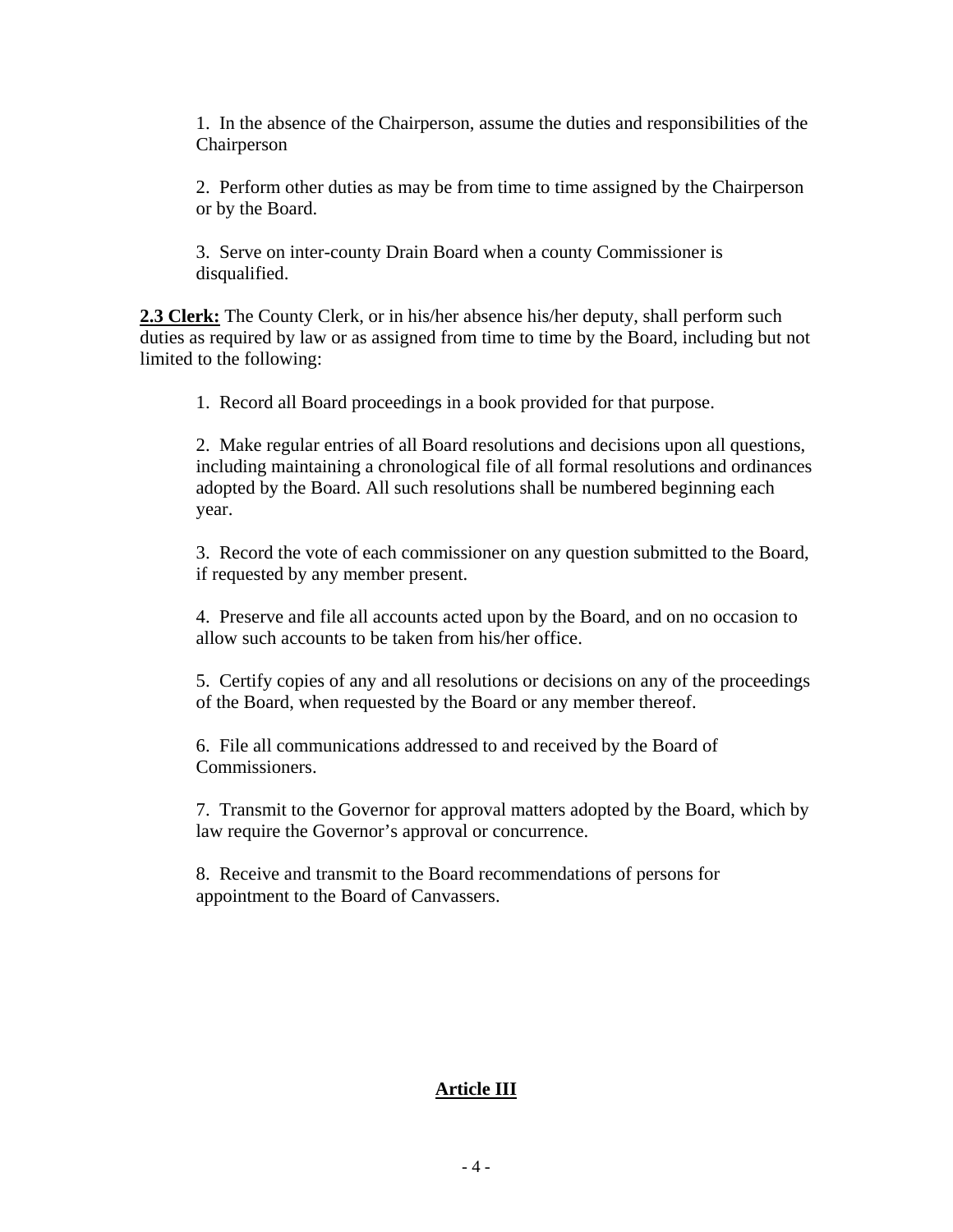#### **Appointments to Boards and Commissions**

**3.1** The Hillsdale County Board of Commissioners is charged with making certain appointments to various boards, commissions and committees, including, but not necessarily limited to:

 Board of Public Works Hillsdale County Building Authority Hillsdale County Building Inspection Board of Appeals Community Action Agency Tri-County District Health Board Emergency Telephone Service Board Department of Human Services Board (includes Medical Care Facility Board) Lifeways Local Emergency Planning Committee (LEPC) Mid-South Substance Abuse Commission Hillsdale County Planning Commission Region II Area Agency on Aging Remonumentation Board Hillsdale County Solid Waste Planning Committee South Central Michigan Works Veterans Affairs Board Economic Development Partnership Senior Services Center Substance Abuse Coalition

The following policy will govern the rules and procedures:

#### **3.2 Full-term appointments:**

In cases where a term is expiring, and the Board of Commissioners is legally obligated to appoint someone to that position, the Board will place at least two ads in a local periodical or newspaper of general circulation, with the first running at least 30 days prior to the appointment deadline, and the second not less than 10 days prior to the day scheduled for interviews. The ads should contain the following: the position title and description, starting date and end of term; responsibilities; helpful experience; salary/per diem, benefits (if included), as well as where applications may be obtained and filed, deadline for same and date(s) of interviews. As per practice (or statute), the ad shall state Hillsdale is an Equal Opportunity Employer.

Should the current office-holder desire to continue, s/he may reapply, provided there is no legal or reasonable limitation preventing this (e.g. term-limit, conflict of interest, etc.), and s/he shall be given equal consideration as other applicants.

All selected applicants will be notified of the interview date, and will have the opportunity to state their interest in, and qualifications for the stated position. After the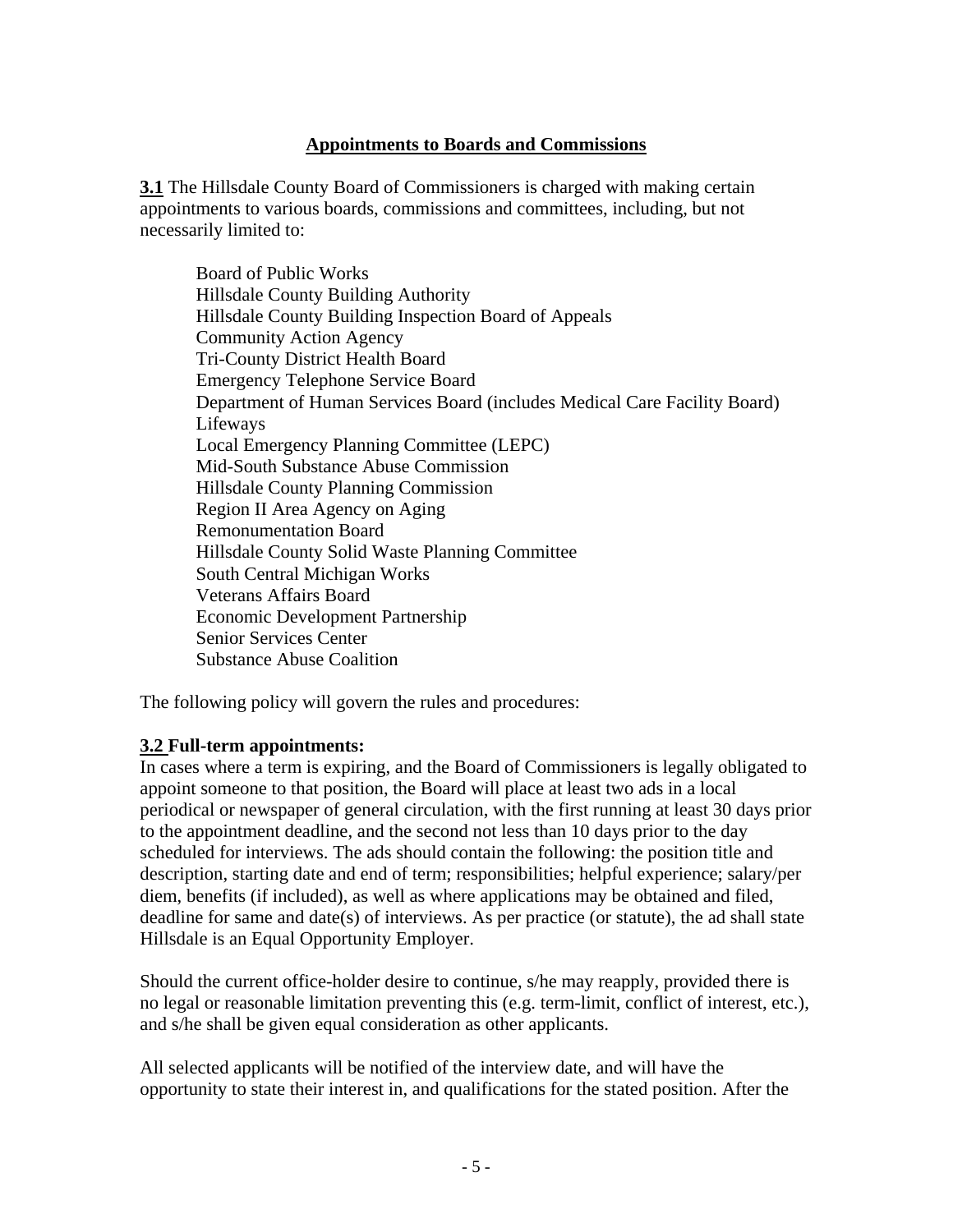interviews, the Board of Commissioners will, by a simple majority vote, determine the successful applicant.

### **3.3 Term-completion appointments:**

On occasion, the Board of Commissioners will be called upon to make or formalize appointments due to removal, resignation or death. In said case, the board, commission or committee seeking to replace said member shall have the option of:

- A. Making a recommendation as to a replacement to the Board of Commissioners, and asking them to approve the recommendation. Approved designee then serves until the end of the existing term. Or,
- B. Deferring the appointment to the Board of Commissioners, in which case the procedure would be the same utilized for full-term appointments as stated above in Section 3.2.
- C. If the board, commission or committee selects Option A, and the recommendation is not approved, said board, commission or committee may submit a second name. If that name is not approved, procedure reverts to Option B (above), and the Board of Commissioners shall make the appointment based on the interview process.

# **Article IV**

### **Meetings**

**4.1 Organizational Meeting:** The Board of Commissioners shall convene for its first meeting at 9:00 a.m. on the first business day of each year. This meeting shall be known as The Organizational Meeting and the Board shall transact such business of said meeting, or at the adjournment date of such meeting, as shall be provided by these rules or by law, including the election of a Chairperson and a Vice-Chairperson and scheduling regular Board Meetings throughout the session. The County Clerk shall preside over the Organizational Meeting until a Chairperson of the County Board has been duly elected by a majority vote of the members elect.

**4.2 Regular Meetings:** The Board shall meet in regular session on scheduled days and times as determined at the organizational meeting or as amended, except when otherwise set by adjournment or by law.

**4.3 Special Meetings:** The Board of Commissioners shall meet in special session upon the written petition to the County Clerk signed by one-third (3) or more of the members. The petition for a special meeting shall specify the time, date, place and purpose of the meeting.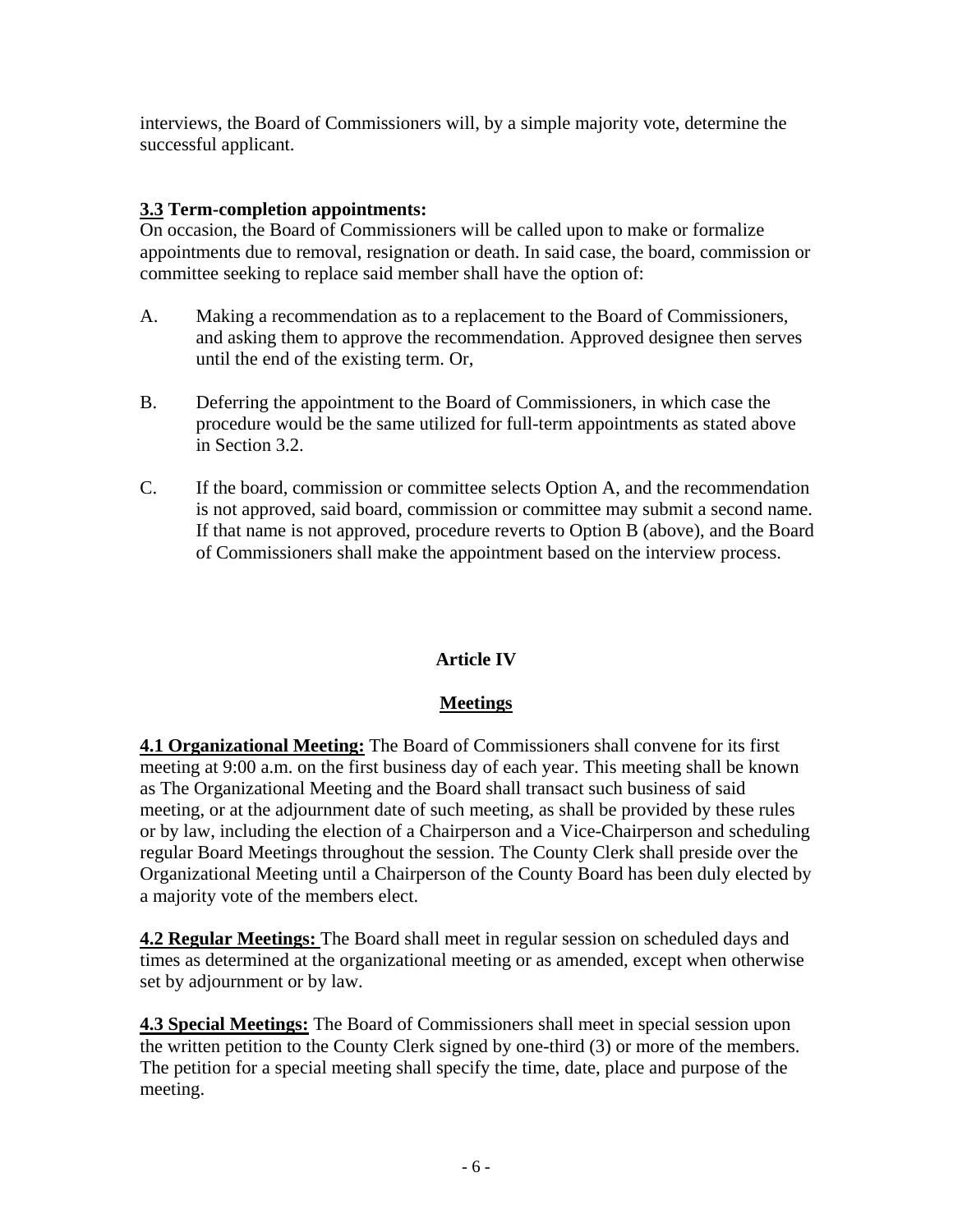As an alternate means of calling meetings other than those regularly scheduled meetings, the Chairperson of the Board of Commissioners, with posted notice at least 18 hours before, may convene a meeting of the board at his/her discretion.

### **Article V**

### **Meeting Procedures**

**5.1 General Conduct at Meetings:** Meetings of the Board of Commissioners are to be presided over by the Chairperson, or in his/her absence the Vice-Chairperson, in accordance with Robert's Rule of Order, except as modified by State statute or the Rules of Procedure and By-Laws of the Board of Commissioners.

**5.2 Quorum:** A majority of the members elect shall constitute a quorum. No business shall be considered without the presence of a quorum, except to adjourn or recess.

**5.3 Order of Business:** The business of all regular meetings of the Board of Commissioners shall be considered and transacted in the following order unless exceptions are made by a majority of the Board.

- 1. Call to Order
- 2. Prayer and Pledge of Allegiance
- 3. Review and Correction/Approval of Minutes
- 4. Agenda Approval
- 5. Public Comment
- 6. Correspondence
- 7. Standing Orders
- 8. Committee Reports
- 9. Public Comment
- 10. Additional Business
- 11. Adjournment at Call of the Chair

**5.4 Agenda:** The Chairperson shall have the agenda prepared for all regular Board meetings. The agenda and related information shall be available to all Commissioners at least two (2) days prior to a regularly scheduled Board meeting.

#### **5.5a Two-Thirds (2/3) Vote of members elected and serving required for board action (5 out of 7 members elect):**

1. To alter township boundaries.

2. To call a closed session in order to consider the purchase or lease of real property, up to the time an option to purchase or lease for that real property is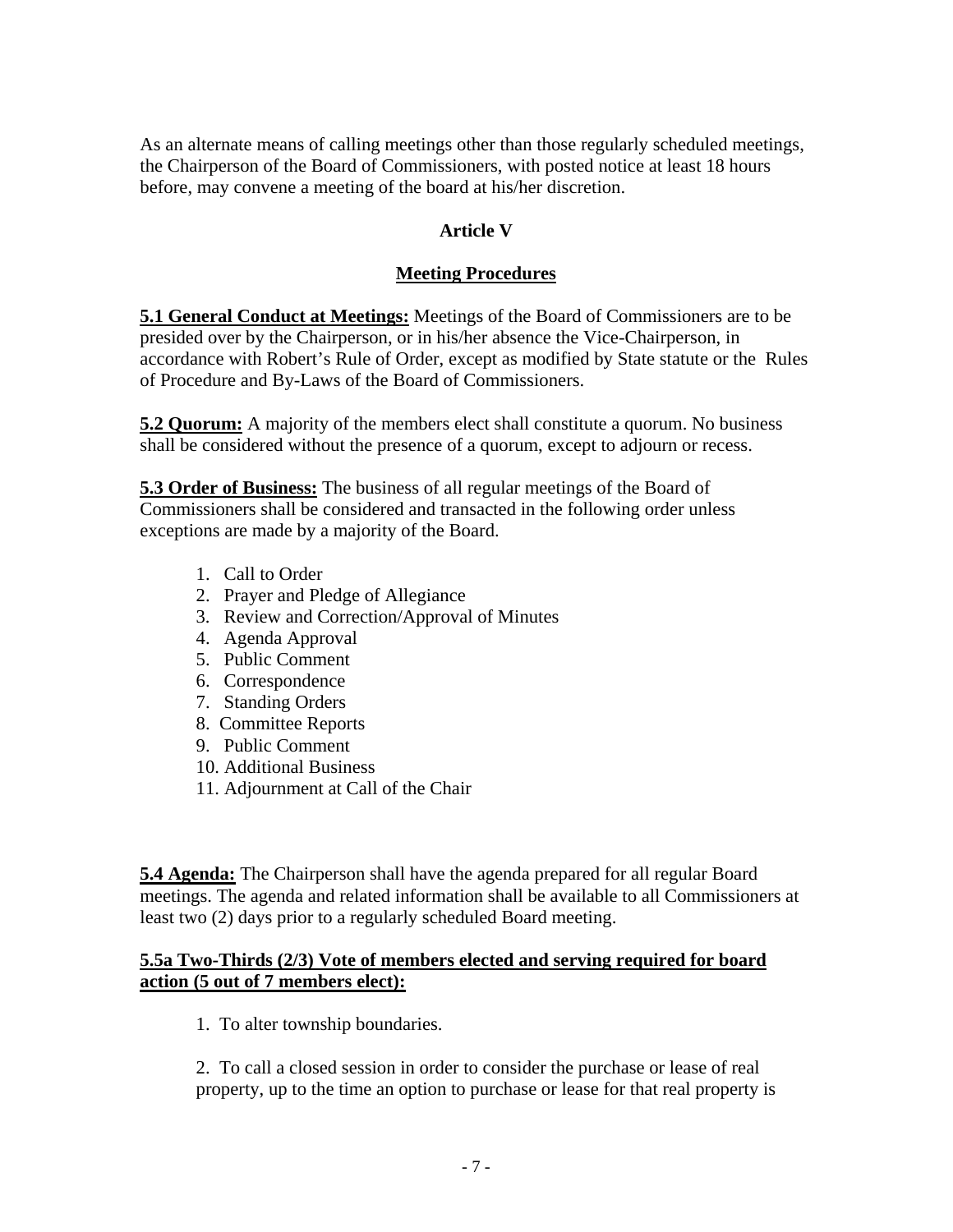obtained; to consult with legal counsel regarding trial or settlement strategy in connection with specific pending litigation, but only when an open meeting could have detrimental financial effect on the litigation or settlement position of the public body. To review an employment application when requested by the candidate, and to consider material exempt from discussion or disclosure by state or federal statute.

3. Move the County Seat.

4. To select building sites, erect county buildings, to abolish or revise distinction between county and township property.

5. Authorize the making and creation of a new tax roll.

6. Authorize township borrowing to build or repair roads and bridges.

7. Care and management of county property and business where no other provision has been made.

8. Establish a Department of Public Works.

9. To hire or extend the contract of a County Controller or to terminate the position.

### **5.5b Majority Vote of members elected and serving required for board action (4 out of 7 members elect):**

1. Final passage or adoption of a measure or resolution.

2. Allowance of a claim against the county.

### **5.5c Majority Vote of members present required for board action:**

1. All other questions which may arise at a meeting.

**5.6** The Chairperson shall entertain a call for roll call vote made by any member present on any question submitted to the Board.

**5.7** When two (2) or more members seek recognition, the Chairperson shall designate the member who is first called to speak.

**5.8** When a member is speaking on any question before the Board, he or she shall not be interrupted except to be called to order by the Chairperson.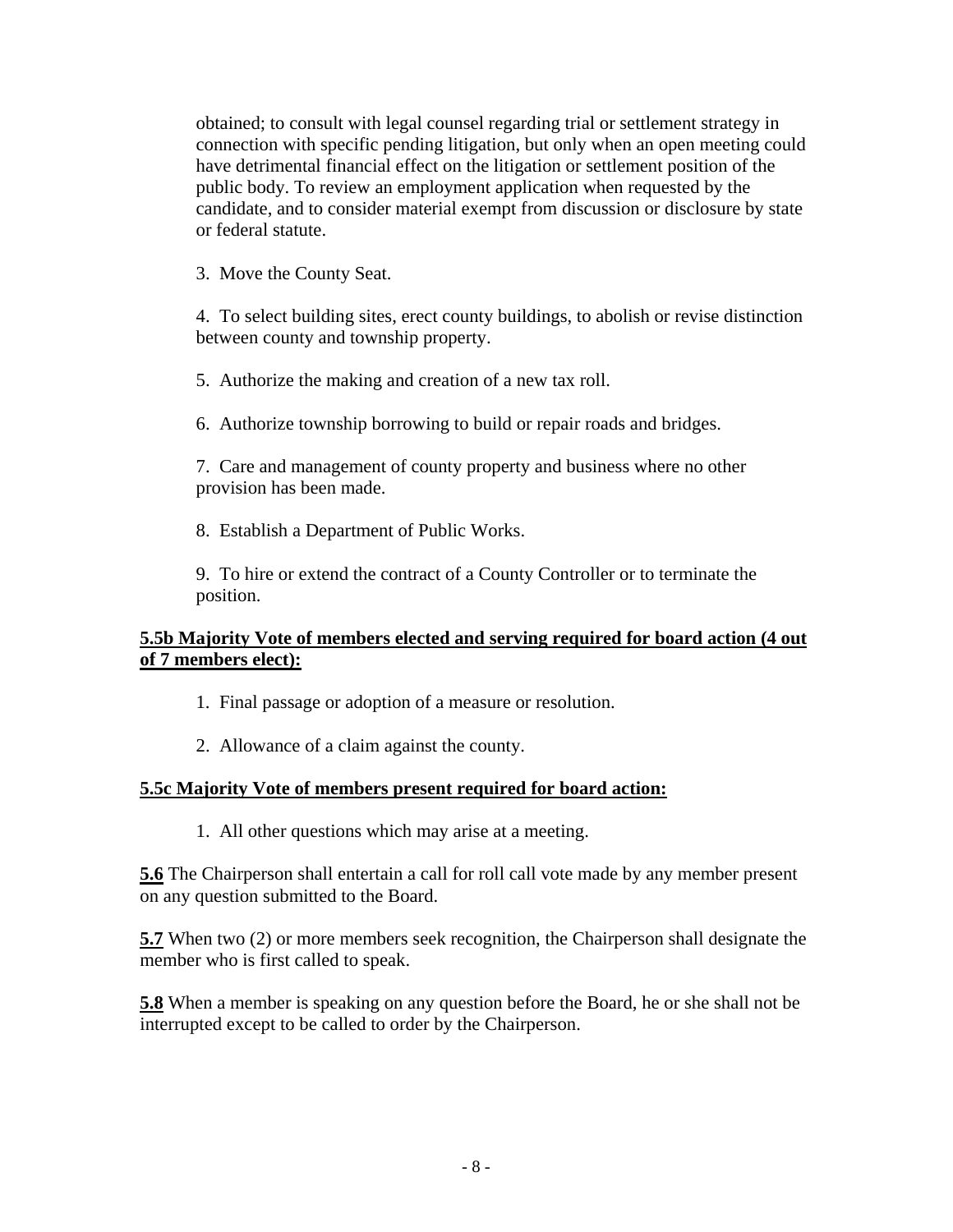**5.9** When a member is called to order, he or she shall immediately cease speaking. The Board, if appealed to, shall decide the propriety of the chairperson's call to order. If there is no appeal, the ruling of the chairperson shall be final.

**5.10** After a motion is stated by the Chairperson, it shall be deemed to be in possession of the Board, but it may be withdrawn at any time before amendment or decision is made, with consent of the supporting member.

**5.11** When any question is under debate, no motion shall be received but the following undebatable motions and they shall have precedence in the following order:

- 1. To adjourn
- 2. To rise to a point of order
- 3. To table
- 4. To call for the previous question
- 5. To limit or extend limits of debate
- 6. To commit or refer or re-commit to a committee
- 7. To amend

**5.12** All motions to reconsider any vote shall be made on the same day or the meeting following on which the vote proposed to be reconsidered was taken. All motions to reconsider must be made by a member who was absent when the vote was taken or by a member who voted on the prevailing side. However, a motion to reconsider shall be in order for any motion taken by a voice vote. A motion to reconsider having been lost shall not be renewed the same day. A motion to reconsider before being declared carried must receive a majority vote of all commissioners elect.

**5.13** Members of the public shall be encouraged to attend all open meetings and address the Commission at the meetings. To protect the rights of all people attending such meetings and to maintain reasonable order, the following rules are established, in accordance with PA 267 (1976) as amended:

 1. All public meetings shall be posted in the County Courthouse, on an announcement board designated for this purpose and on the County Web Site in accordance with The Open Meetings Act of 1976, as amended.

 2. No person shall be excluded from a public meeting except for a breach of peace committed at that meeting. However, members of the public who intend to attend an open meeting in groups of twenty (20) persons or more shall notify the County Clerk of their intention in order that the Board may make all efforts to secure adequate accommodations.

 3. A member of the public may address the Board after receiving recognition from the Chairperson and giving his or her name. Public comment shall be limited to a period set aside at each meeting for such purpose and each speaker shall have the floor for no longer than five (5) minutes unless the Board grants an extension.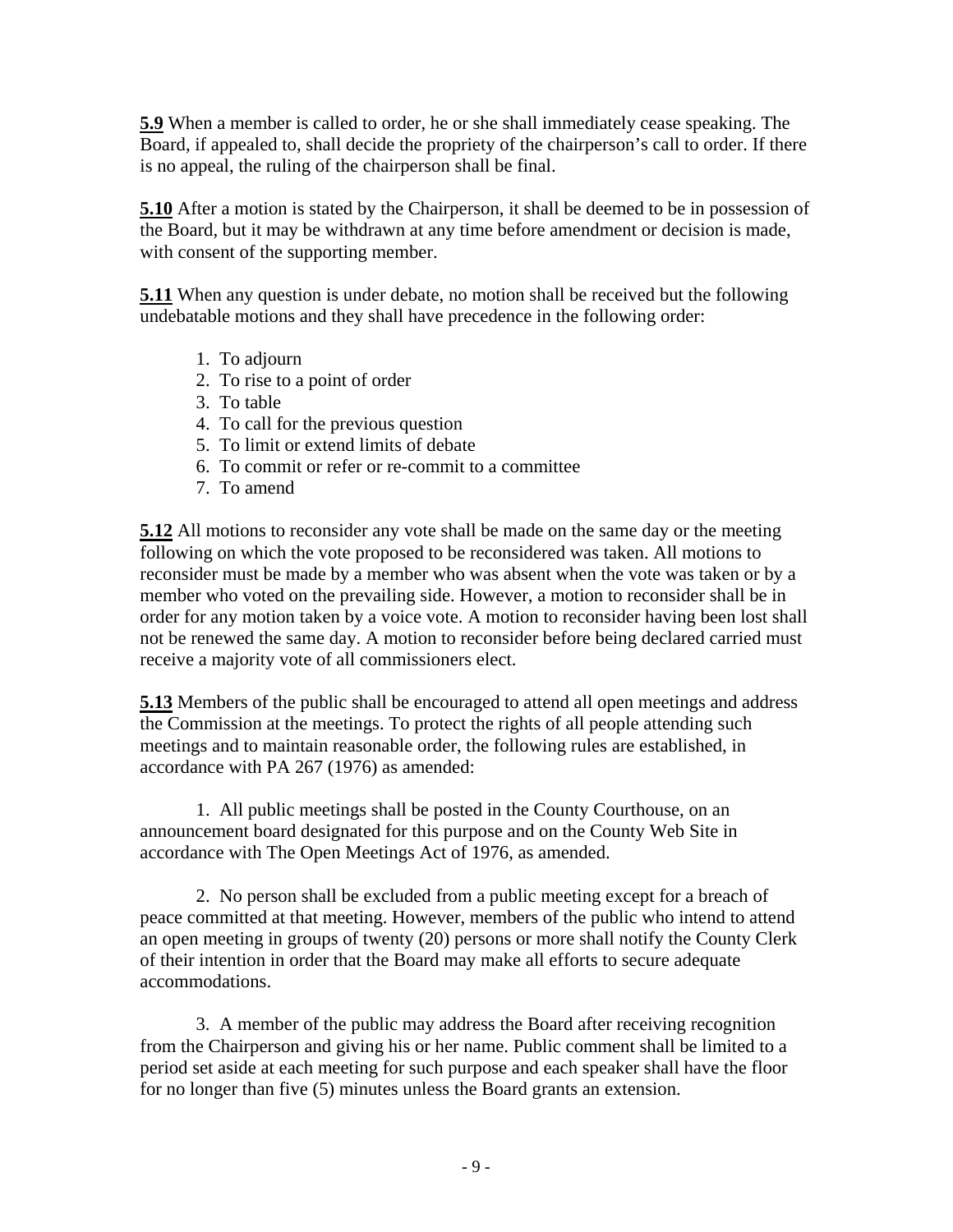4. In the event that a person desires to address the Board in an extensive manner, that person shall be placed on the agenda for a reasonable period of time by contacting the administrative office no less than seven (7) days prior to the scheduled meeting.

#### **Article VI**

#### **Committees**

**6.1** The Board may create such standing and special committees as deemed necessary to accomplish the work of the Board.

The Chairperson of a committee shall be recommended by the Chairperson of the Board subject to Board approval as follows:

#### **Board of Commissioners – Standing Committees**

#### **MANAGEMENT & PERSONNEL**

Commission Appointments, Personnel, Negotiations, SCMI Works Consortium, Lifeways, County Controller.

#### **FINANCE**

Budget, negotiations, Civil Claims, Personnel, County Clerk, County Treasurer, Fiscal Officer, Insurance and Community Action Agency.

#### **PUBLIC SAFETY/JUDICIARY**

Circuit Court/Friend of the Court, Probate Court, District Court, Prosecuting Attorney, Sheriff, Animal Control, Emergency Telephone Service Board (911), Ambulance, Emergency Services and County Medical Examiner.

#### **HUMAN SERVICES**

Medical Care Facility, Department of Human Services, Human Services Network, South Central Michigan Works Consortium, Lifeways, Community Action Agency and Tri County Health Department.

### **SENIOR AND COMMUNITY SERVICES**

MSU Extension, Veterans Trust/Veterans Affairs, Region II Area Agency on Aging, and Senior Services Board.

### **TECHNOLOGY AND ECONOMIC DEVELOPMENT**

Economic and Industrial Development, Information Technology, GIS/CIS, Equalization/Mapping, Register of Deeds, County Planning Commission, Brownfield Redevelopment Authority, Mid South Substance Abuse Commission and Economic Development Partnership.

### **BUILDING AND GROUNDS**